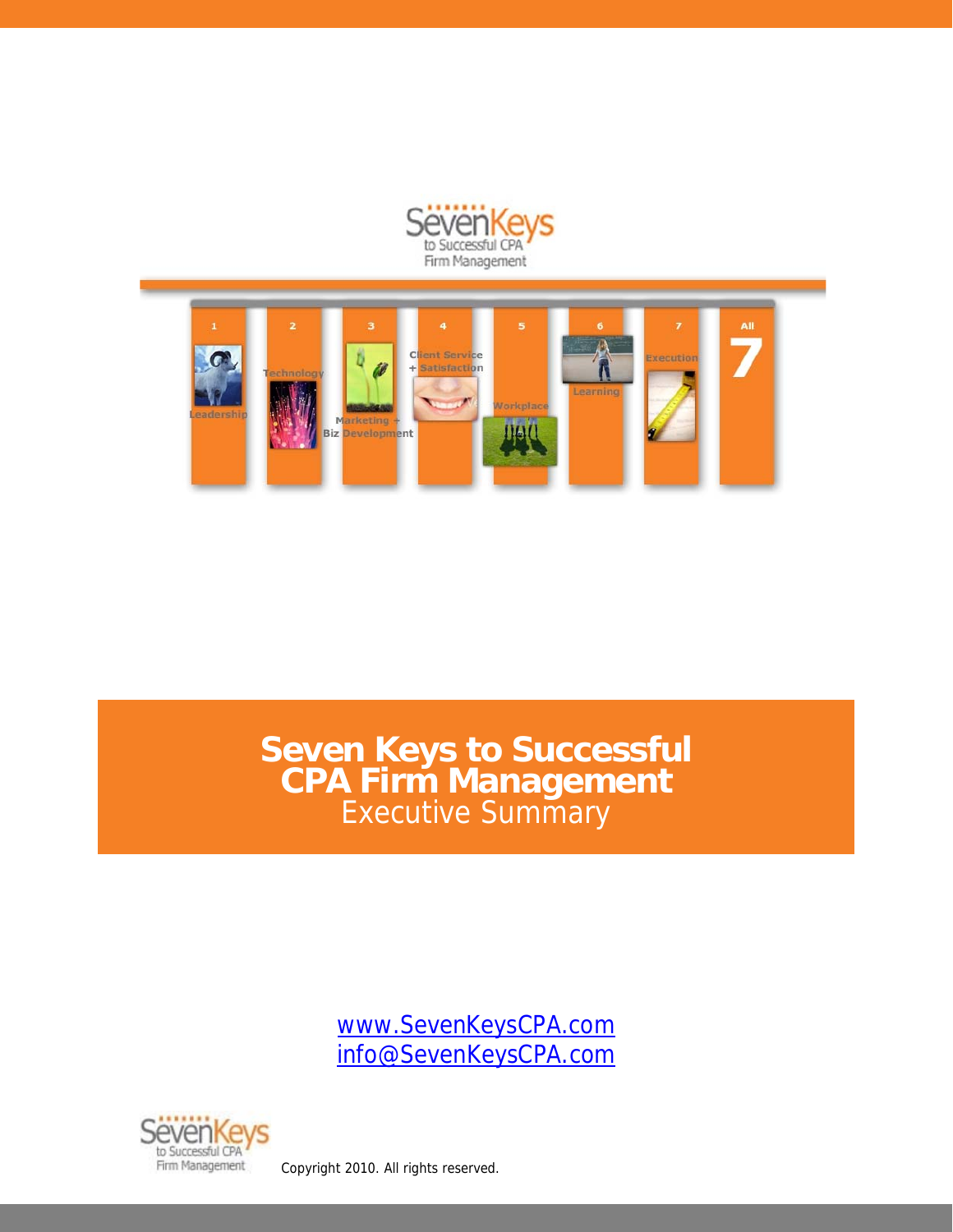# Table of Contents

| The Seven Keys to Successful CPA Firm Management 1                                                 |
|----------------------------------------------------------------------------------------------------|
| Key #1. Leadership and Management:                                                                 |
| Key #2. Technology Trends:                                                                         |
| Key #3. Marketing and Business Development:                                                        |
| Key #4. Client Service and Satisfaction:                                                           |
| Key #5. Creating a Great Place to Work:                                                            |
| Key #6. Building the Learning Organization:<br>How to Be Agile and Adaptable in a Changing World 7 |
| Key #7. Strategy Execution:                                                                        |
|                                                                                                    |
|                                                                                                    |

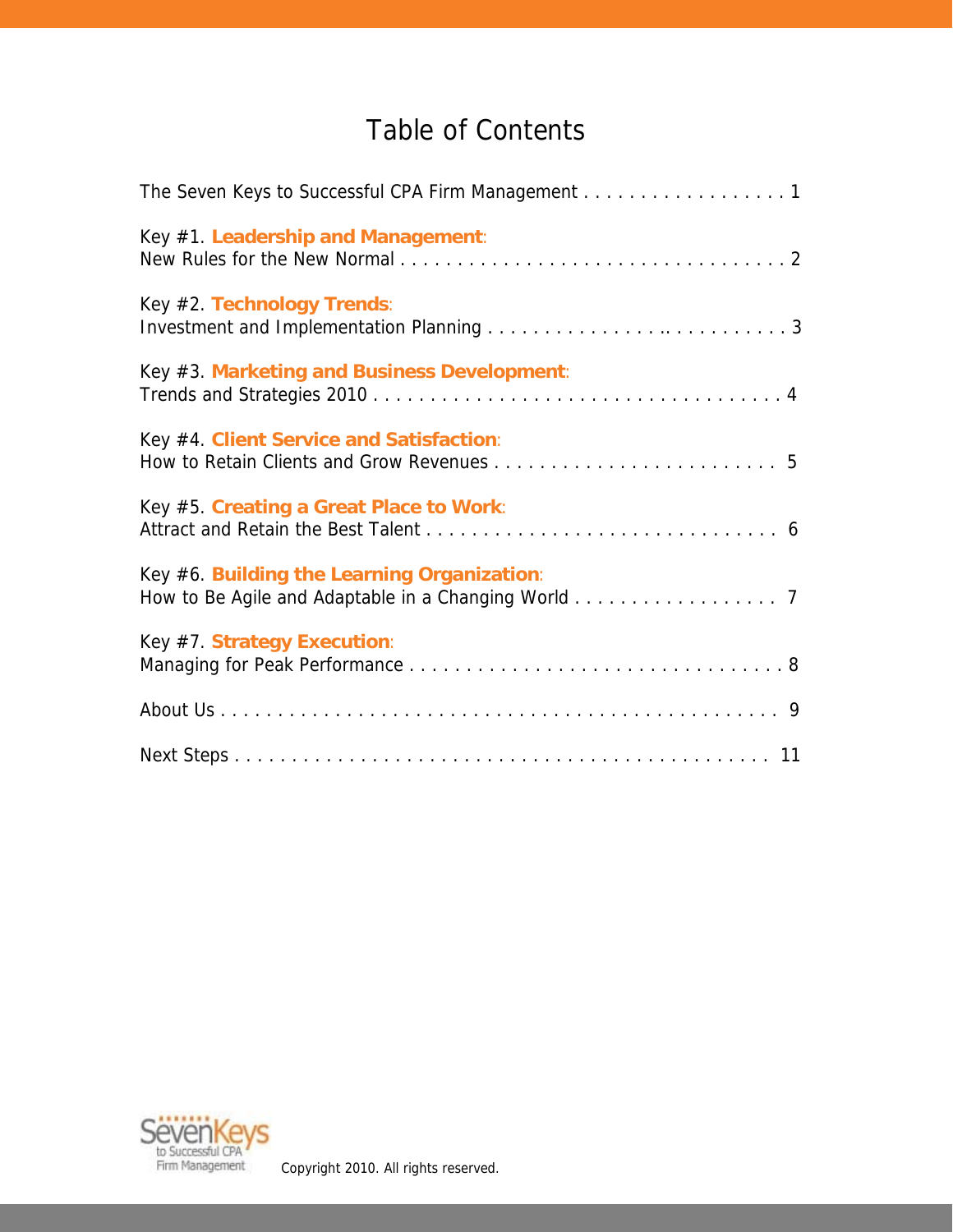### The Seven Keys to Successful CPA Firm Management

The Seven Keys to Successful CPA Firm Management is based on research conducted over the past two years including thousands of survey responses and interviews with leading authorities. Our research identifies the best practices and common characteristics that separate the competitively successful firms from the not-so-successful. We're calling them 'The Leaders vs. The Laggards.'

#### **Leaders Get Results**

Early results are confirming the research hypothesis that the most successful CPA firms are distinguished by a few key characteristics. As part of the project, we are filtering the survey results to separate the "leaders" in the profession from the "laggards."

 The essential methodology involves sifting the thousands of survey responses by a critically important measure: Is the firm a "Leader" or a "Laggard?"

"Leaders" are firms that evidence above-par, even world-class, performance in the generally accepted metrics of practice management, such as:

- $\Box$  Revenue growth
- $\Box$  Profit margins
- $\Box$  Technical excellence
- □ Client satisfaction
- $\Box$  Staff morale and tenure
- $\Box$  Professional reputation and brand value.

"Leaders" clearly do things differently. And they clearly get superior results.

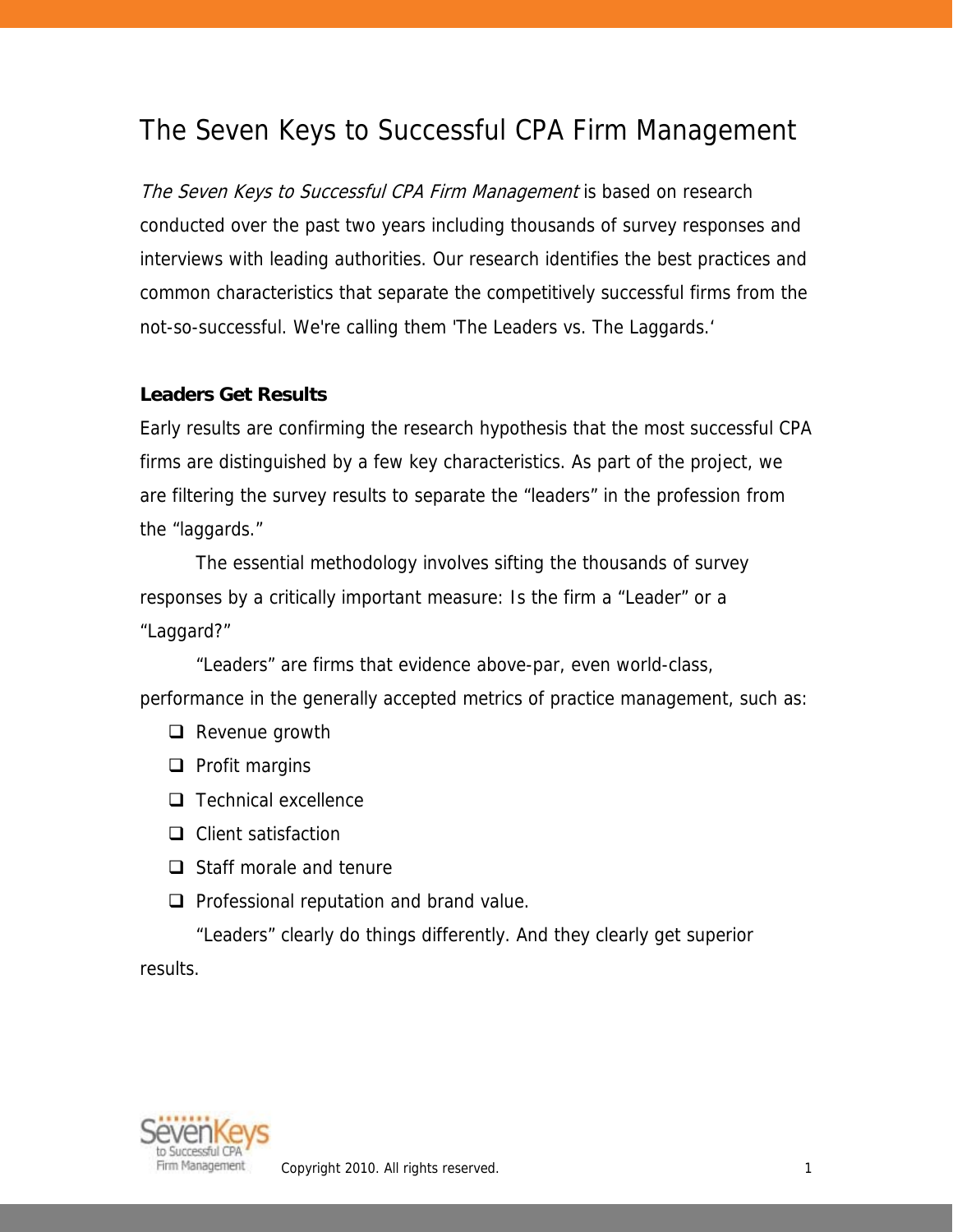## Key #1. **Leadership and Management**: New Rules for the New Normal

### **Leaders are nearly 3x as likely to adhere to a clear set of values.**

What do you stand for? Does your staff know what your firm and its partners stands for? What do your clients think you stand for? What is the vision, mission and core values of your firm? It is important to adopt and communicate your values consistently and continually.

"Vision, mission and core values are critical to your firm's strategy if they are enforced and non-negotiable.

The AICPA commissioned Applied Research & Consulting LLC to study the CPA brand. Using indepth interviews, focus group interviews, online surveys, and secondary research the research findings included:

- David Maister

• CPAs are viewed more positively than any other business professional by investors

(41% positive perception)

- CPAs are viewed more positively than any other business professional by business decision makers (48% positive perception)
- The perception of CPAs by business decision makers in small to large companies, investors, CPAs and young professionals are consistent including **integrity, competence, and objectivity.**

#### **Leaders are also:**

- Twice as likely to have management that leads by example.
- Twice as likely to conduct performance evaluations that are useful.
- Nearly twice as likely to hold top management accountable.

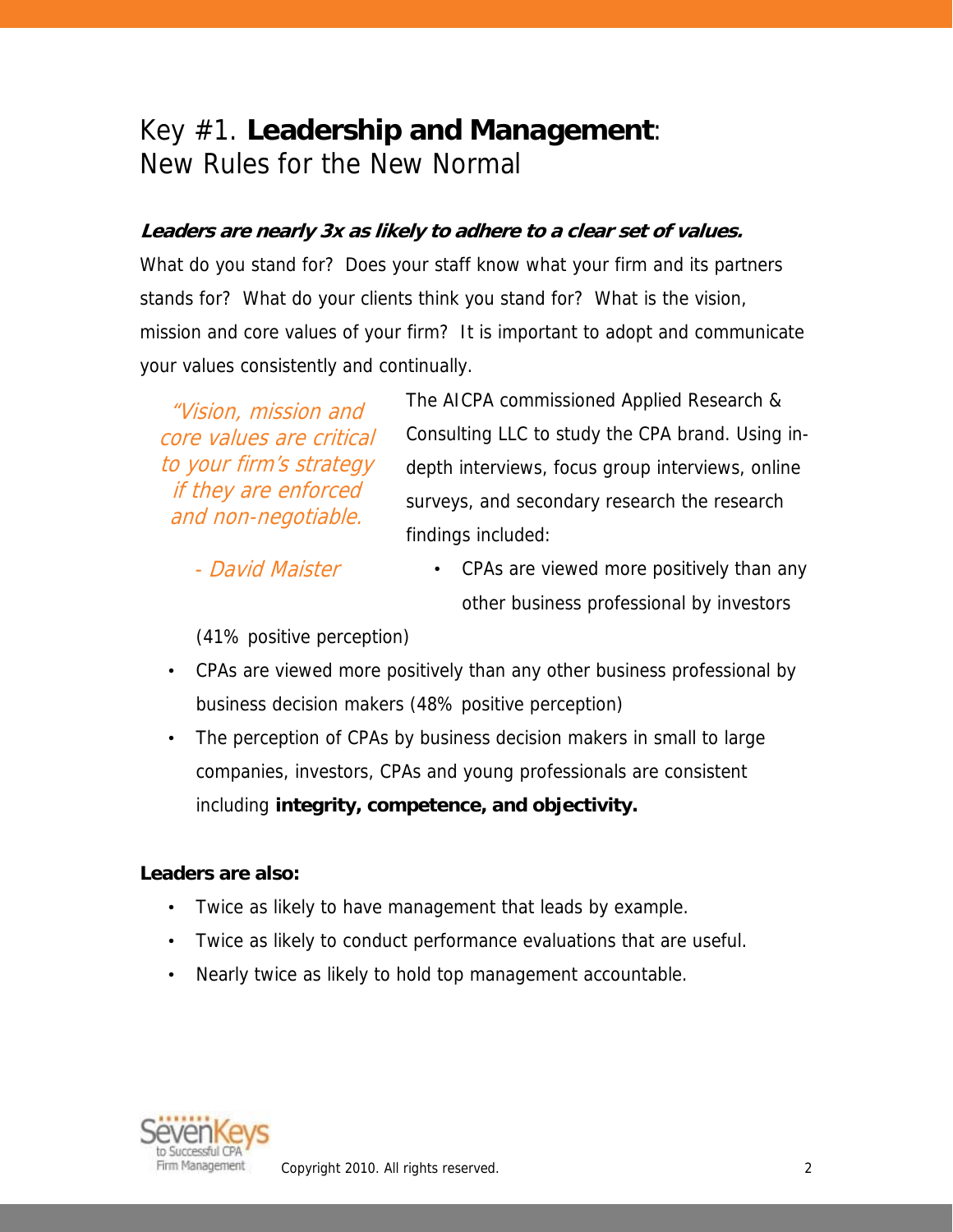## Key #2. **Technology Trends**: Investment and Implementation Planning

### **Leaders are 17x more likely to follow a strategic technology plan.**

- 1. Identify, analyze and prioritize the technology initiatives that are required to achieve the firm's strategic goals.
- 2. Conduct an assessment to determine the state of the firm's current technology.

"A firm's technology plan should be part of the firm's overall strategic plan." - John Higgins CPA Crossings 3. Perform a Gap Analysis to determine where the firm is currently, relative to where it wants to go, and the technology required to get there. A technology plan should also include a timeline and a budget.

Develop a Strategic Technology Management Plan for your Firm

- Have the right team in place.
- Develop a comprehensive understanding of the firm's current IT infrastructure.
- Evaluate the firm's current client mix and services.
- Create a list of prioritized projects based on fixing short-term issues and addressing long-term needs of the firm.

Leaders are also:

- Eight times more likely to provide thorough and continuous training.
- Six times more likely to work with the best equipment and software available.

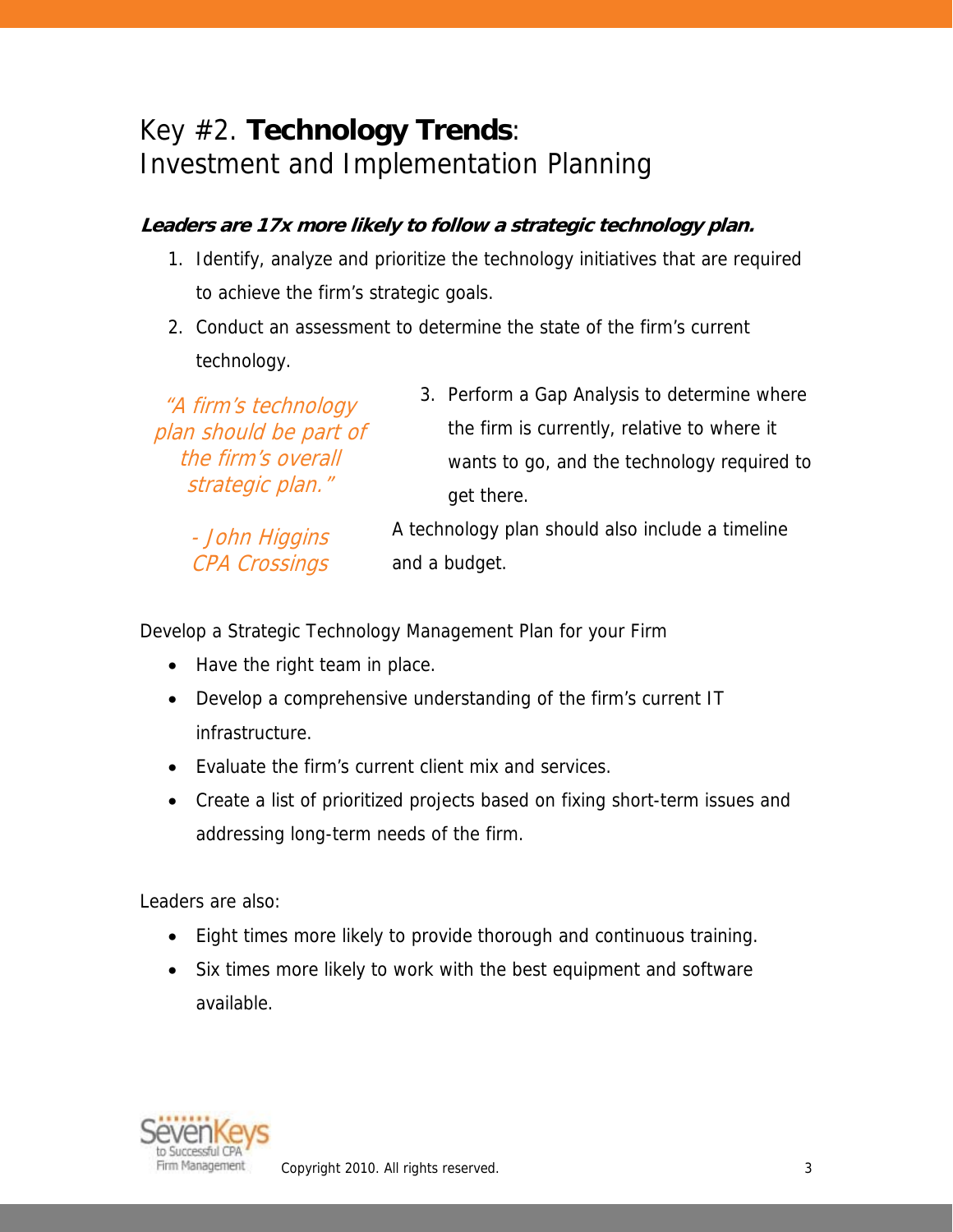# Key #3. **Marketing and Business Development**: Trends and Strategies 2010

### **Revenue growth of leading firms is 19x more likely to surpass that of competitors.**

How does this happen?

- Leaders have written marketing plans.
- Leaders target niches.
- Leaders fire clients that don't fit their target.
- Leaders get everyone involved and accountable for new business development efforts.

"Client was too demanding, not appreciative of work and took long time to pay."

- Seven Keys CPA respondent

How can firing clients be considered a marketing activity? Bad clients have an impact on profits, productivity, staffing, and being named a best place to work. Consider rating your clients based on annual revenue, payment history, growth potential, referral history and potential, profitability/realization, job risk or complexity, timing of the work, and satisfaction/enjoyment working with the client.

 Use this criteria to identify your A-B-C-D clients: "A" clients are your most valuable clients and "D" clients are the least valuable – those to consider firing. Typical D Clients:

- Can't attract and retain quality staff
- Demonstrate low commitment to technology
- Have unreasonable expectations
- Show little willingness to follow advice
- Have poor teamwork and commitment
- Pay late
- Continually put your firm at risk

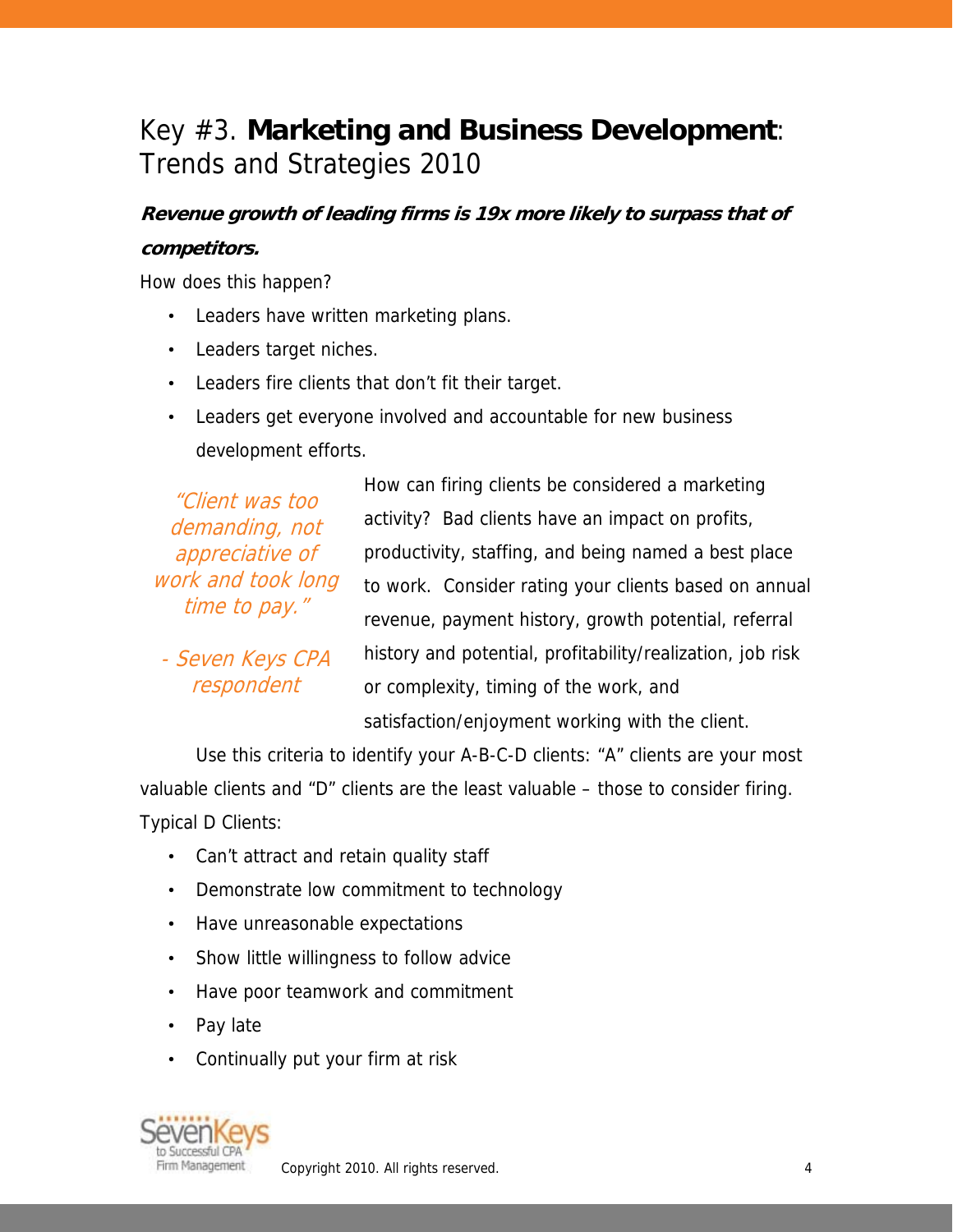## Key #4. **Client Service and Satisfaction:**  How to Retain Clients and Grow Revenues

### **Leaders are nearly twice as likely to have a formal program to monitor client satisfaction.**

However, the majority of CPA firms -- 51% -- have NO client satisfaction program.

57% or respondents rely on real-time client feedback unstructured, casual conversations – to determine the level of service they are providing to clients.

Any system will do, but you need a system, whether it incorporates face-to-face interviews, telephone interviews, mail or online surveys. It's so easy, but too hard for many firms to do regularly.

In today's economy your competitors are targeting your clients more than ever. You need to ask the tough questions to ensure client

satisfaction and retention.

Leaders are also:

- Four times more likely to have clients that don't resist fee increases.
- Three times more likely to empower every staffer to do what it takes to satisfy a client.
- Nearly twice as likely to have clients that belong to the firm, not to an individual.
- Nearly twice as likely to obtain new clients mostly from referrals.

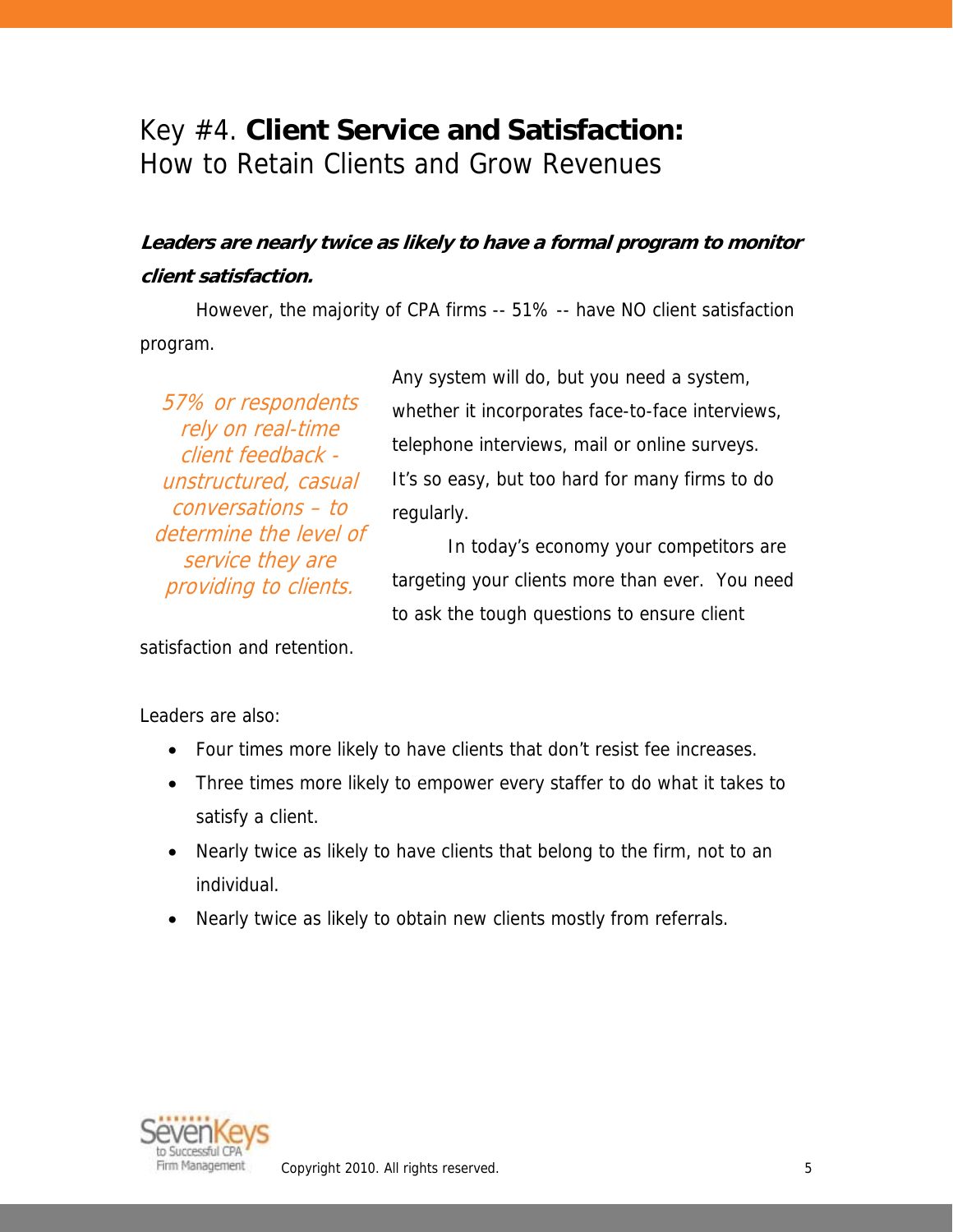# Key #5. **Creating a Great Place to Work**: Attract and Retain the Best Talent

### **Leaders are four times as likely to work as a team, not as individuals.**

Teams should have a representation of strengths in four areas<sup>1</sup>:

| Successful teams                       | 1. Executing                                       |
|----------------------------------------|----------------------------------------------------|
| require finding the                    | 2. Influencing                                     |
| right balance of<br>people prepared to | 3. Relationship Building                           |
| work together for                      | 4. Strategic Thinking                              |
| the common good                        | Although individuals need not be well-rounded,     |
| of the team.                           | teams should be. This impacts how teams are built, |
|                                        | how you can contribute to a team, and who you need |

to surround yourself with.

### **Fundamental Features of Successful Teams2**

- Strong and effective leadership
- Precise objectives
- The ability to make informed decisions
- The ability to act quickly on these decisions
- Free communication
- The requisite skills and techniques to fulfill the project at hand
- Clear targets for the team to work toward

Leaders are also:

- More than 4x likely to have fair and competitive compensation levels.
- Nearly twice as likely to support a healthy work-life balance.
- Twice as likely to have a lower turnover rate than their competitors.

<sup>2</sup> Managing Teams, Robert Heller



1

<sup>&</sup>lt;sup>1</sup> Strengths Based Leadership, Tom Rath and Barry Conchie, Gallup Press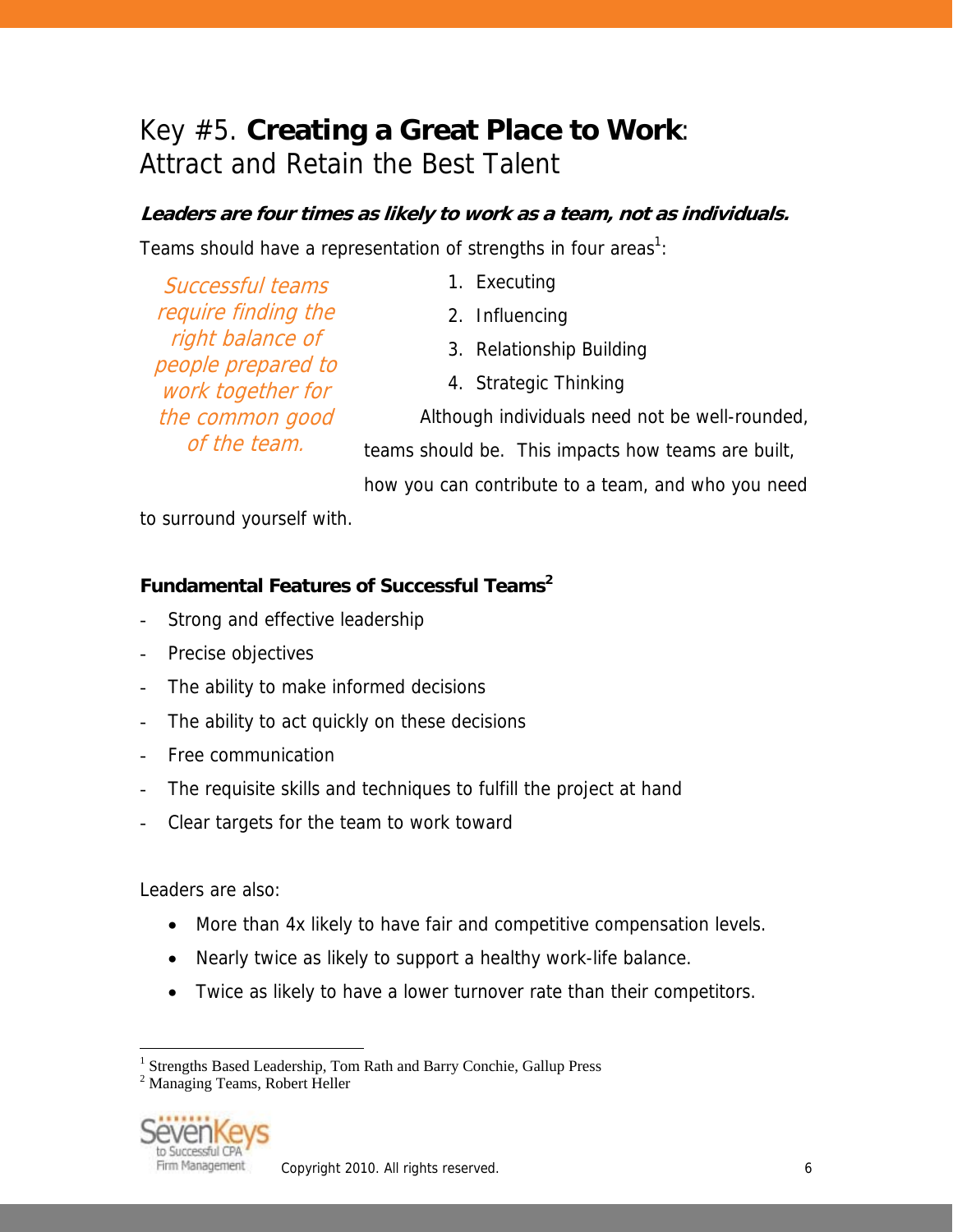# Key #6. **Building the Learning Organization:**  How to Be Agile and Adaptable in a Changing World

### **Leaders are 3x more likely to conduct training that supports their business strategy.**

Similar to technology plans and marketing plans learning/training plans should be developed with your firm's overall strategy in mind. Consider the industry niche and service specialty areas your firm promotes. These are a force for growth. What type of training do your people need to succeed?

"In today's world people are taking a clear perspective that making the investment in people pays back multiple fold in the risks that you avoid because people know what they're doing."

> -- Jon Andrews, PWC, London

"Human capital systems are critical," says Mark Koziel, Director, Specialized Communities/Firm Practice Management, AICPA. "People are our greatest asset and they walk out the door every night. Firms don't invest enough in training and the people that they have. Some firms don't want to train their people because they figure they will just leave anyway. Yet, my friend Ron Baker asks, 'What happens when you don't train them and they stay?' Then, they're not ready because the firm didn't make them ready."

Leaders are also:

- Nearly three times more likely to conduct training that supports personal goals.
- Nearly three times more likely to conduct training that their people *need*.
- Two and one-half times more likely to conduct training that their people want.



Copyright 2010. All rights reserved. The contract of the contract of the contract of the contract of the contract of the contract of the contract of the contract of the contract of the contract of the contract of the contr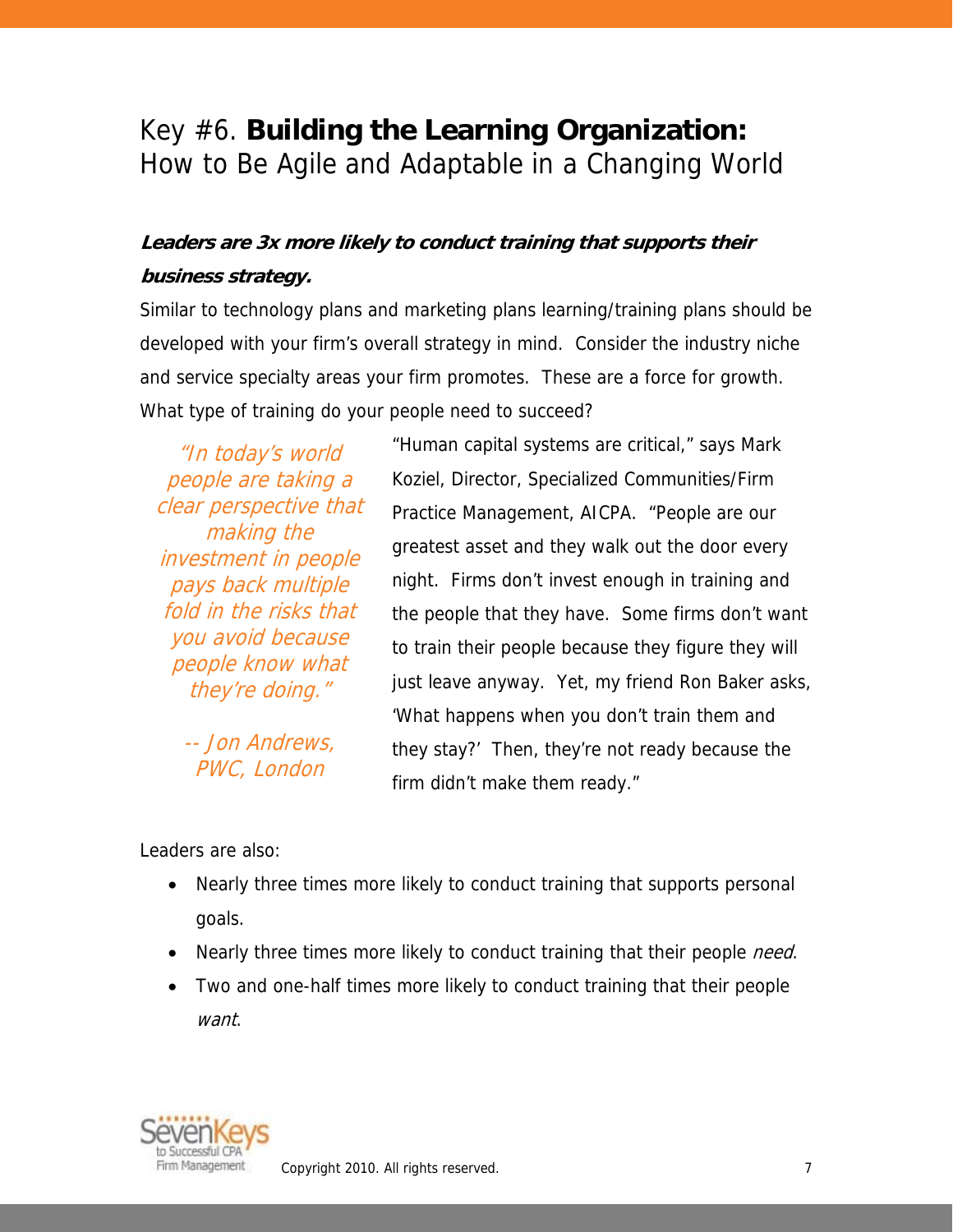# Key #7. **Strategy Execution**: Managing for Peak Performance

### **Leaders are 10x more likely to have specific and measurable business goals.**

One of the pitfalls of execution is being vague about what you want. Change happens when your goals are precise and everyone sees the same future.

Writing down your goals makes a huge difference in execution. Written

"Many of us fail because we haven't turned our goal into something to actually do … Actions tell you HOW you're going to do something … To succeed you must know what actions you're going to take.

-MJ Ryan

goals help make you and your team accountable to each other. Be sure that your goals are SMART:

- **Specific**
- Measurable
- Attainable
- Realistic
- Time-Bound

For example, "To generate \$100,000 in new consulting services revenue by December 31, 2011" is a SMART goal; "To grow consulting revenue" is not.

Leaders are also:

- Fifteen times more likely to meet regularly to check progress against their plan.
- Six times more likely to articulate how they are better than their competition.
- Four times more likely to develop business plans with input from everyone.
- Three times more likely to hold individuals accountable for results.

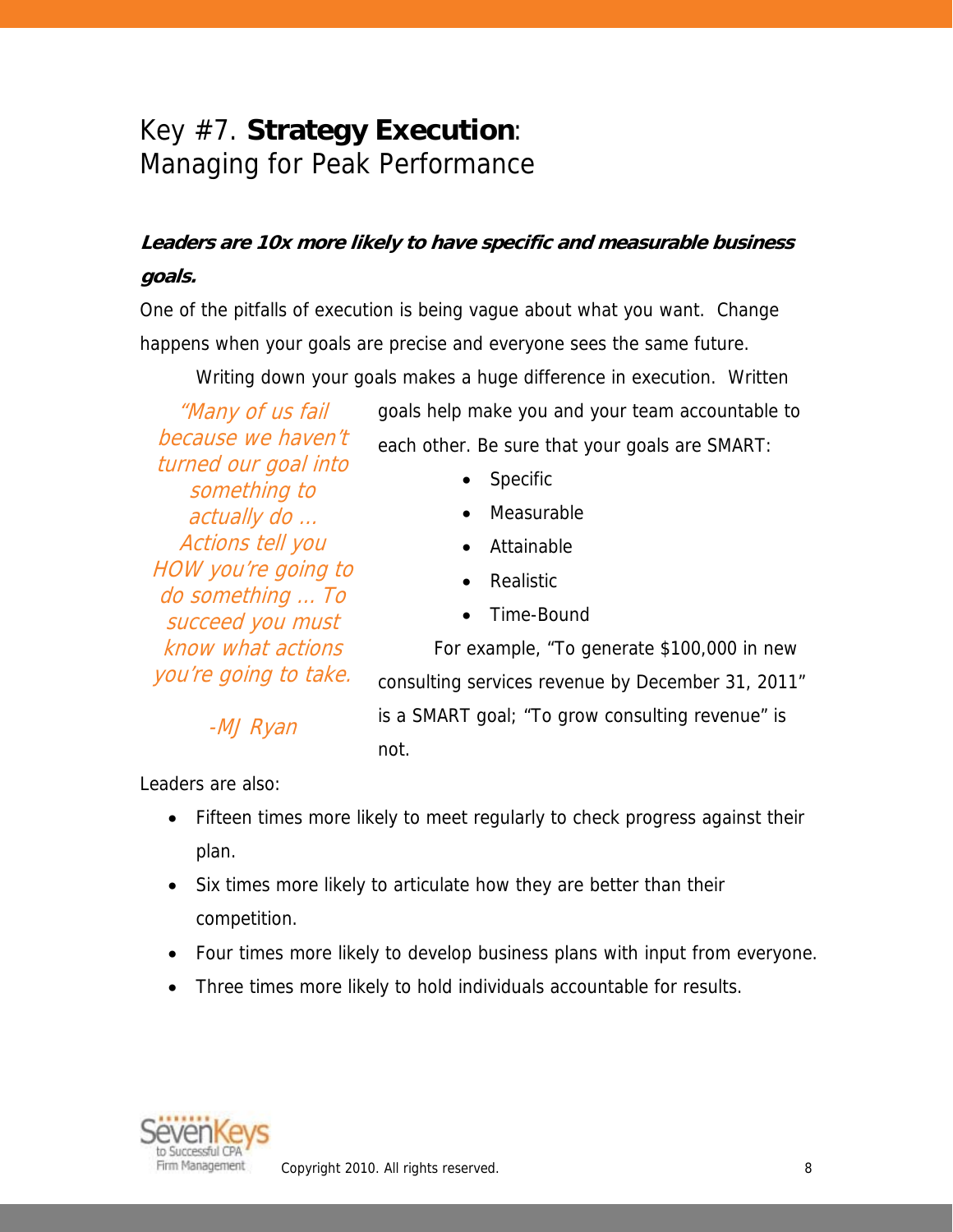## **About Us**

### **Bay Street Group LLC**

"Connecting People and Ideas… Turning Ideas into Growth" **www.baystreetgroup.com**



Bay Street Group LLC provides actionable information, strategic insight, and results-driven solutions to the professional tax, accounting and finance communities - and the vendors who serve them. Services include: Custom research and business intelligence, new product development and strategy, organizational alignment and improvement, and executive leadership training and team building.

Rick Telberg is president and chief executive of Bay Street Group. He is a veteran analyst, commentator, publisher, editor, and media professional. As Editor At Large for AICPA Media, he is the profession's most widely-followed commentator. He blogs at http://cpatrendlines.com.

#### **Capstone Marketing**

#### **www.capstonemarketing.com**

#### **http://capstonemarketing.blogspot.com**



Jean Caragher is an award-winning, recognized industry expert with 25 years accounting marketing experience. Known as a knowledgeable, experienced, and tenacious marketing consultant to CPA firms Jean uses a practical, relationship-based approach to help CPAs achieve marketing success. Her approach is based upon her experiences as a CPA firm marketing director, a CPA

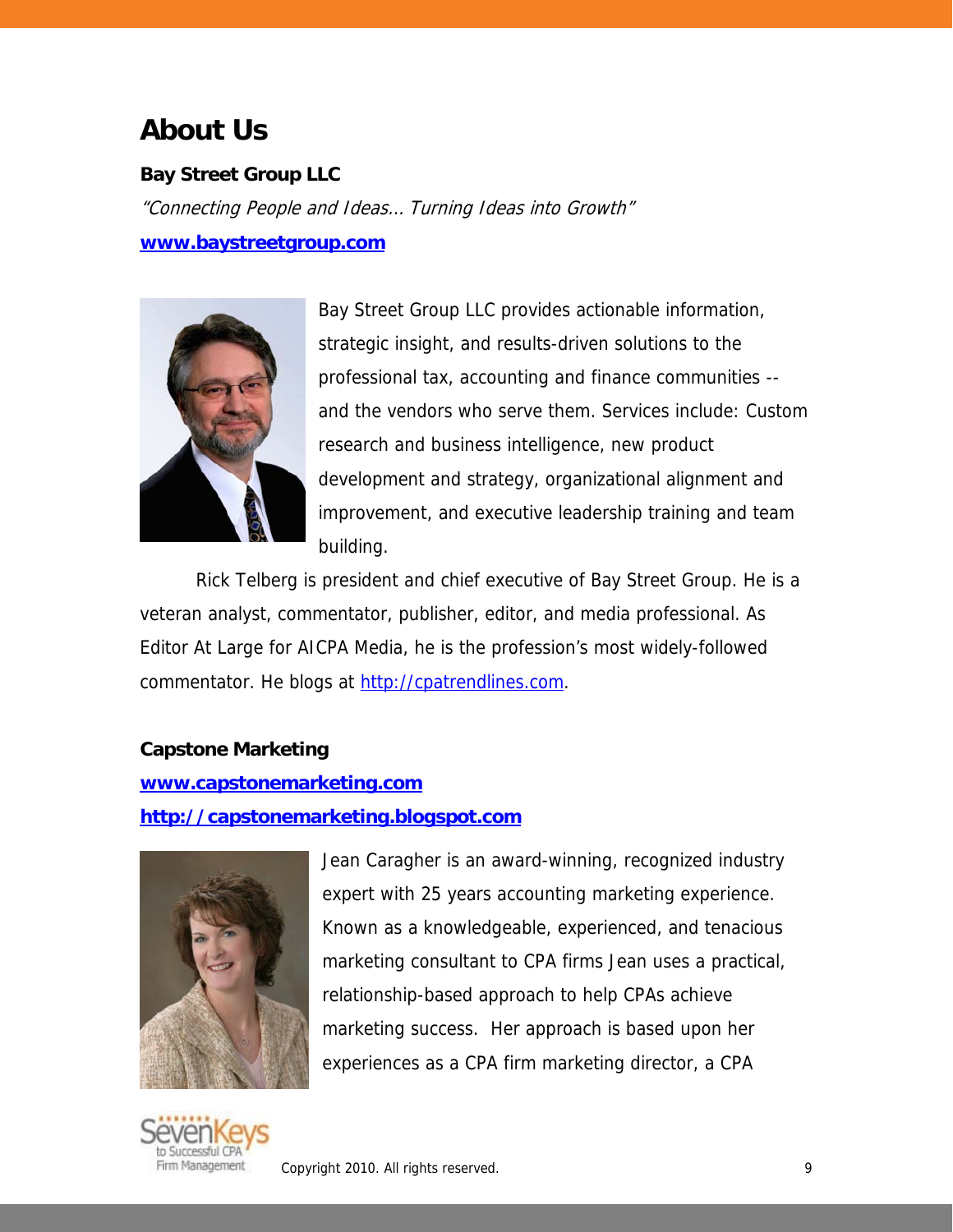association executive director, and her 13 years of consulting experience since forming Capstone Marketing.

Capstone Marketing provides a variety of services including:

- Brand Surgery<sup>SM</sup>
- Marketing Plan Development and Implementation
- Retreat Facilitation
- Training
- Marketing Director Recruiting